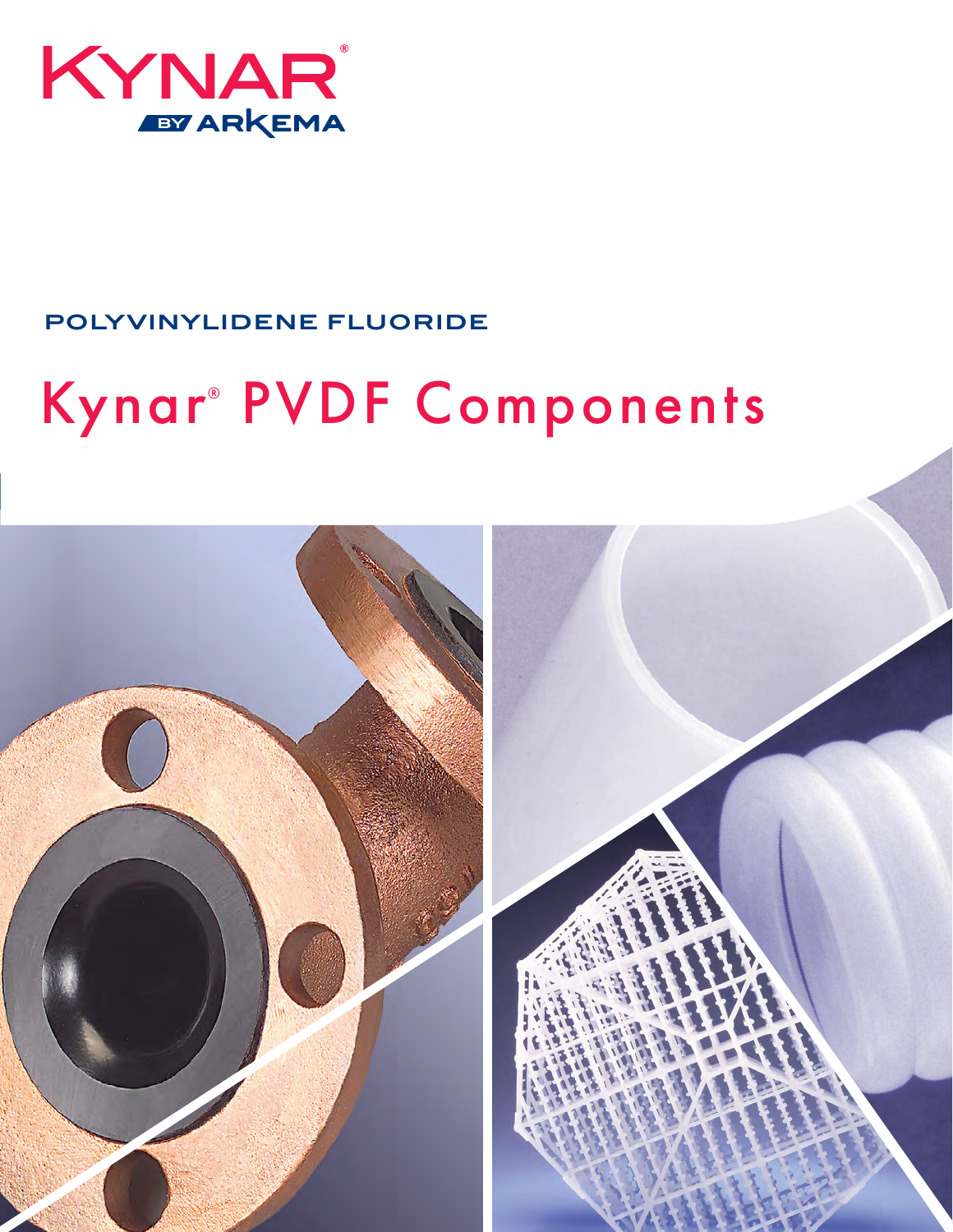## Kynar® PVDF — Excellent Performance for Tough Chemical Service

#### **Your investment in a Kynar® PVDF fluid handling system is an investment in the SAFETY, RELIABILITY and LONGEVITY of your process.** The Kynar® business & technical team speaks almost every day with process engineers, maintenance Kynar® PVDF just got

personnel and facility managers – people just like you. When discussing plastics, your most common concerns relate to the chemical resistance, high temperature performance, abrasion resistance, and physical strength of plastics. To be sure, most plastics can only handle non-corrosive chemicals at low temperatures.

But Kynar® PVDF is not "most plastics." You may be surprised to discover that you can use Kynar® polyvinylidene fluoride (PVDF) high performance plastic in many of the applications you once thought were limited to specialty metal alloys or stainless steel.

Why you should consider components made from Kynar® PVDF instead of stainless steel or exotic metal alloys:

stronger...

**Introducing** 

Glass filled

Kynar® PVDF

- While metals rust and rouge with age, Kynar® components do not corrode and do not need to be passivated
- Kynar® components are strong, tough and provide long-lasting, corrosion-free service
- Kynar® systems have installed costs comparable to stainless steel—without the maintenance costs
- Kynar® components are lighter weight and more abrasion resistant than stainless steel and are easily assembled with heat welding

Why you should consider components made from Kynar® PVDF instead of PVC, polypropylene or CPVC:

- Kynar® systems can operate at a much higher temperature – up to  $150^{\circ}$ C (302°F) in some chemical environments
- Kynar® components are more resistant to radiation and to a broader range of chemicals
- Kynar® PVDF contains no additives and is suitable for use in high purity applications
- Kynar® components exhibit excellent flame and smoke characteristics
- Kynar® systems exhibit greater mechanical strength
- A wide range of Kynar® components are available due to its ease of processing







## Common Kynar® Applications:

|  | <b>Application</b>                                                                     | Instead of:                                                        | Up to:                                                       | For:                                                                                 |
|--|----------------------------------------------------------------------------------------|--------------------------------------------------------------------|--------------------------------------------------------------|--------------------------------------------------------------------------------------|
|  | exposure to chlorinated<br>& brominated chemicals                                      | titanium<br>alloy 20<br>PTFE-lined steel<br><b>PFA-lined steel</b> | $275^{\circ}$ F<br>$(135^{\circ}C)$                          | lower cost<br>easier installation<br>lower permeation                                |
|  | exposure to hot acids<br>(eg: HF, HCI, $H_2SO_4$ ,<br>HNO <sub>3</sub> , chromic, HBr) | titanium<br>alloy 20<br>PTFE-lined steel                           | $275^{\circ}$ F<br>$(135^{\circ}C)$                          | lower cost<br>easier installation<br>chemical resistance to<br>varied concentrations |
|  | alcohol + acids/chlorides/<br>hydrocarbons                                             | polypropylene<br><b>HDPE</b>                                       | $275^{\circ}$ F<br>$(135^{\circ}C)$                          | broad chemical<br>resistance to varied<br>concentrations                             |
|  | high pressure +<br>high temperature                                                    | <b>PVC</b><br>polypropylene<br><b>CPVC</b>                         | $285^{\circ}$ F<br>$(141^{\circ}C)$ and<br>1000 psi<br>at RT | high temperature rigidity<br>high pressure rating<br>broad chemical resistance       |





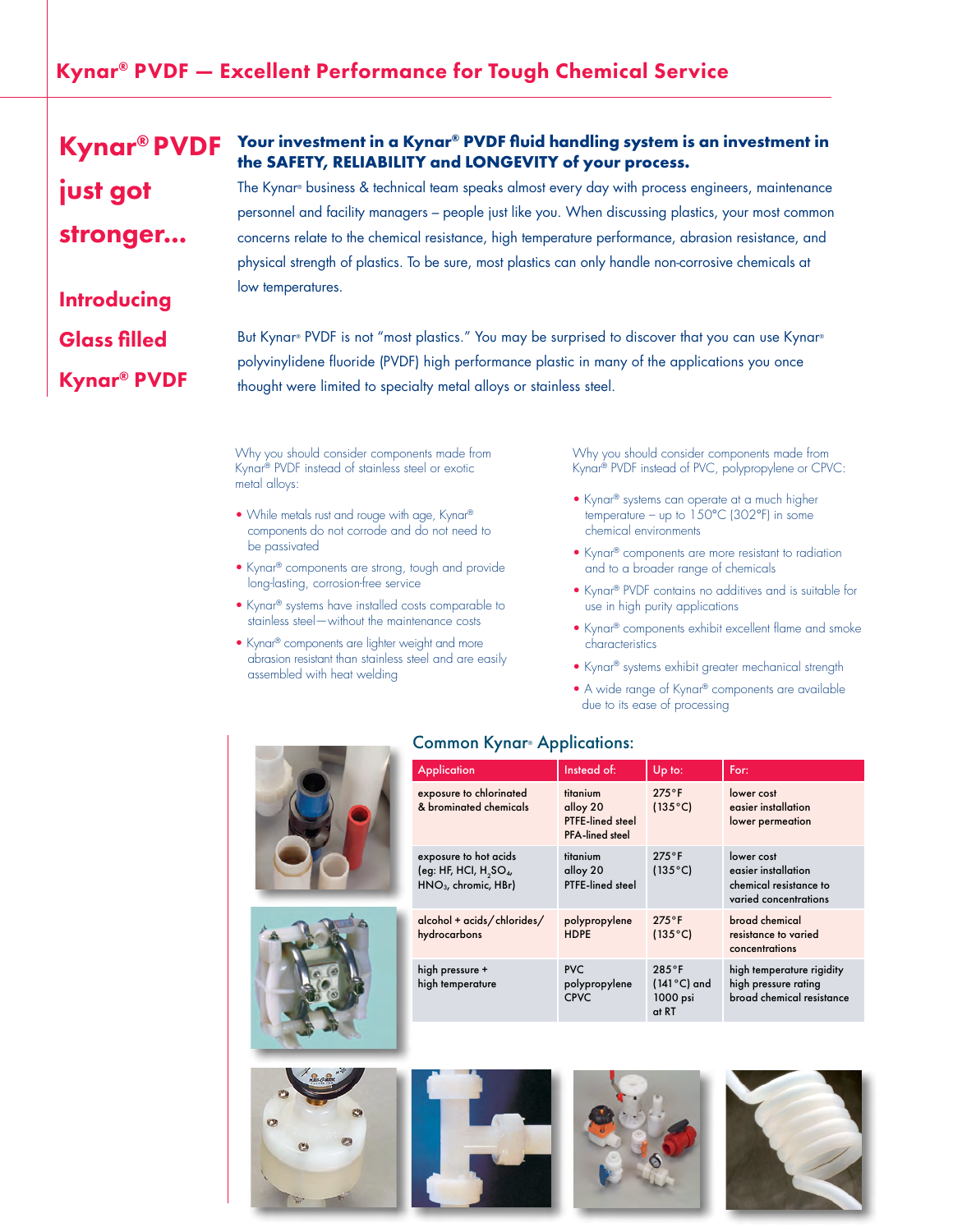## **Some Common Chemicals Handled by Kynar® Components:**

acetic acid (<60%) acid mixtures biodiesel bromine bromine water bromobenzene brominated salts chlorinated salts

chlorine chlorine dioxide chlorobenzene chromic acid deionized (DI) water fuel mixtures hot sugars hydrobromic acid

hydrochloric acid hydrofluoric acid iodine metallic chlorides methyl alcohol methyl chloroform nitric acid ozone

peracetic acid phosphoric acid plating chemistries salicylic acid salt water sodium hypochlorite sulfuric acid (<98%) **Toluene** 



## Vessels<sup>1</sup>

For more detailed information about the chemical resistance of Kynar® components, including corresponding operating temperatures, please visit the Literature section of www.kynar.com and download our Kynar® Chemical Resistance Chart.

| <b>Type</b>        | <b>Description</b>                                                                                                                                                              | Tempera-<br>ture <sup>2</sup>    | Pressure <sup>1</sup>                                 | <b>Available</b><br><b>Sizes</b>                 | <b>Polymer Layer</b><br><b>Thickness</b>   |
|--------------------|---------------------------------------------------------------------------------------------------------------------------------------------------------------------------------|----------------------------------|-------------------------------------------------------|--------------------------------------------------|--------------------------------------------|
| sheet-lined steel  | fabric-backed Kynar <sup>®</sup> or Kynar Flex® sheet<br>is applied to all fluid contact surfaces and weld-<br>ed in place to form a continuous<br>corrosion and purity barrier | up to $107^{\circ}$ C<br>(225°F) | up to the limit of<br>the steel vessel                | any size tank<br>can be lined                    | $1.5$ mm $-5$ mm<br>(60 mil - 200 mil)     |
| spray-coated steel | Kynar <sup>®</sup> or Kynar Flex® powder is applied to<br>the metal surface in layers and baked to form a<br>continuous layer                                                   | up to 93°C<br>(200°F)            | full vacuum up<br>to the limit of the<br>steel vessel | up to $2 m \times 6 m$<br>$(6.5' \times 20')$    | $0.64$ mm - $6.3$ mm<br>(25 mil - 250 mil) |
| dual-laminate      | Kynar <sup>®</sup> or Kynar Flex® sheet is formed into<br>the shape of the container and wrapped<br>with fiberglass reinforced plastic (FRP)                                    | up to 125°C<br>(257°F)           | up to 1.03 MPa<br>$(150 \text{ psi})$                 | up to 6 $m \times 30.5$ m<br>$(20' \times 100')$ | $1.5$ mm $-5$ mm<br>(60 mil - 200 mil)     |
| solid              | solid Kynar <sup>®</sup> or Kynar Flex® vessels are<br>either injection-molded (generally small sizes),<br>welded or rotomolded                                                 | up to $150^{\circ}$ C<br>(302°F) | typically<br>atmospheric                              | any size can be<br>fabricated                    | $3$ mm - $101$ mm<br>$(1/4" - 4")$         |

## Pipe, Valves & Fittings'

| Type        | <b>Description</b>                                                                                                                         | Temperature <sup>2</sup> | Pressure <sup>1</sup>                                   | <b>Available</b><br><b>Diameters</b>    | <b>Joining Methods</b>                                                                                                     |
|-------------|--------------------------------------------------------------------------------------------------------------------------------------------|--------------------------|---------------------------------------------------------|-----------------------------------------|----------------------------------------------------------------------------------------------------------------------------|
| solid       | uncovered extruded, machined or<br>injection-molded Kynar® or Kynar<br>Flex <sup>®</sup> components, DWV and pressure<br>systems available | up to 150°C<br>(302°F)   | full vacuum up to<br>$6.9$ MPa<br>$(1,000 \text{ psi})$ | 20 - 400 mm<br>$(1/2" - 16")$           | butt fusion, socket fusion, mechanical, threaded,<br>flanged, IR, smooth inner bore, bead &<br>crevice free, electrofusion |
| FRP-wrapped | extruded or machined Kynar® or<br>Kynar Flex <sup>®</sup> components, covered<br>with a thick layer of fiberglass<br>reinforced plastic    | up to 140°C<br>(284°F)   | full vacuum up to<br>$1.03$ MPa<br>$(150 \text{ psi})$  | almost any size<br>can be<br>fabricated | butt fusion, flanged                                                                                                       |
| lined steel | extruded Kynar Flex® lining<br>surrounded by carbon steel or<br>stainless steel                                                            | up to 140°C<br>(285°F)   | full vacuum up to<br>3.28 MPa<br>$(475 \text{ psi})$    | $25 - 250$ mm<br>$(1" - 10")$           | welded, flanged                                                                                                            |
| RTP Pipe    | Extruded Liner, Reinforced<br>Layer and Extruded Jacket                                                                                    | up to 140°C<br>(285°F)   | Up to 34 MPa or<br>$(5,000 \text{ psi})$                | $25.4$ mm to<br>152.4 mm (1"-<br>10"    | Mechanically swaged metal fitting to provide<br>compression to the<br>reinforcement layer                                  |

Solid Kynar® valves and Kynar®-lined steel valves are available in many forms, such as ball, diaphragm, butterfly, ball check, relief, check and plug valves.

## **Tubes & Fittings'**

| Type            | Temperature <sup>2</sup> | Pressure <sup>1</sup>    | <b>Available Diameters</b> |
|-----------------|--------------------------|--------------------------|----------------------------|
| flexible tubing | up to $107^{\circ}$ C    | vacuum rating up to 2.07 | $1.6 - 152.4$ mm           |
|                 | (225°F)                  | MPa (300 psi)            | $(1/16" - 6")$             |
| rigid tubing    | up to $121^{\circ}$ C    | vacuum rating up to 1.59 | $3.2 - 324$ mm             |
|                 | (250°F)                  | MPa (230 psi)            | $(1/8" - 12 - 3/4")$       |

Tubes are joined by compression or push-in fittings and are available in the following forms, among others:

• threaded adaptors, barbed elbows & nipples

• reduction couplers

• leak-proof couplers, elbows, tees, Y's and threaded plugs

1- Note that the Kynar® component temperature, pressure and sizing data above are compiled from industry data and are for illustrative purposes only. The actual temperature and pressure ratings of your system, as well as its resistance to chemical attack, are dependent on many environmental factors. Higher operating temperatures will reduce the Kynar® system's maximum operating pressure; higher operating pressures will reduce the system's maximum operating temperature. Higher operating pressures or temperatures may also require increased component wall thickness. Consult your Kynar® component supplier about your system's operating parameters before purchasing a Kynar® system.

2- Kynar® components can withstand continuous temperatures as low as –30°C (-22°F) under certain conditions. Please contact your Kynar® component supplier with specific information about your application to determine the lowest recommended operating temperature of your Kynar® system.

#### Kynar® components are also available in the following forms:

- conveyor belting
- filter housings
- foams
- membranes
- mist eliminators
- nozzles and ozone injectors
- pumps (centrifugal, sump, ball, diaphragm, chamber, magnetic drive and more)
- stock shapes (rod, sheet, film)
- tower packings